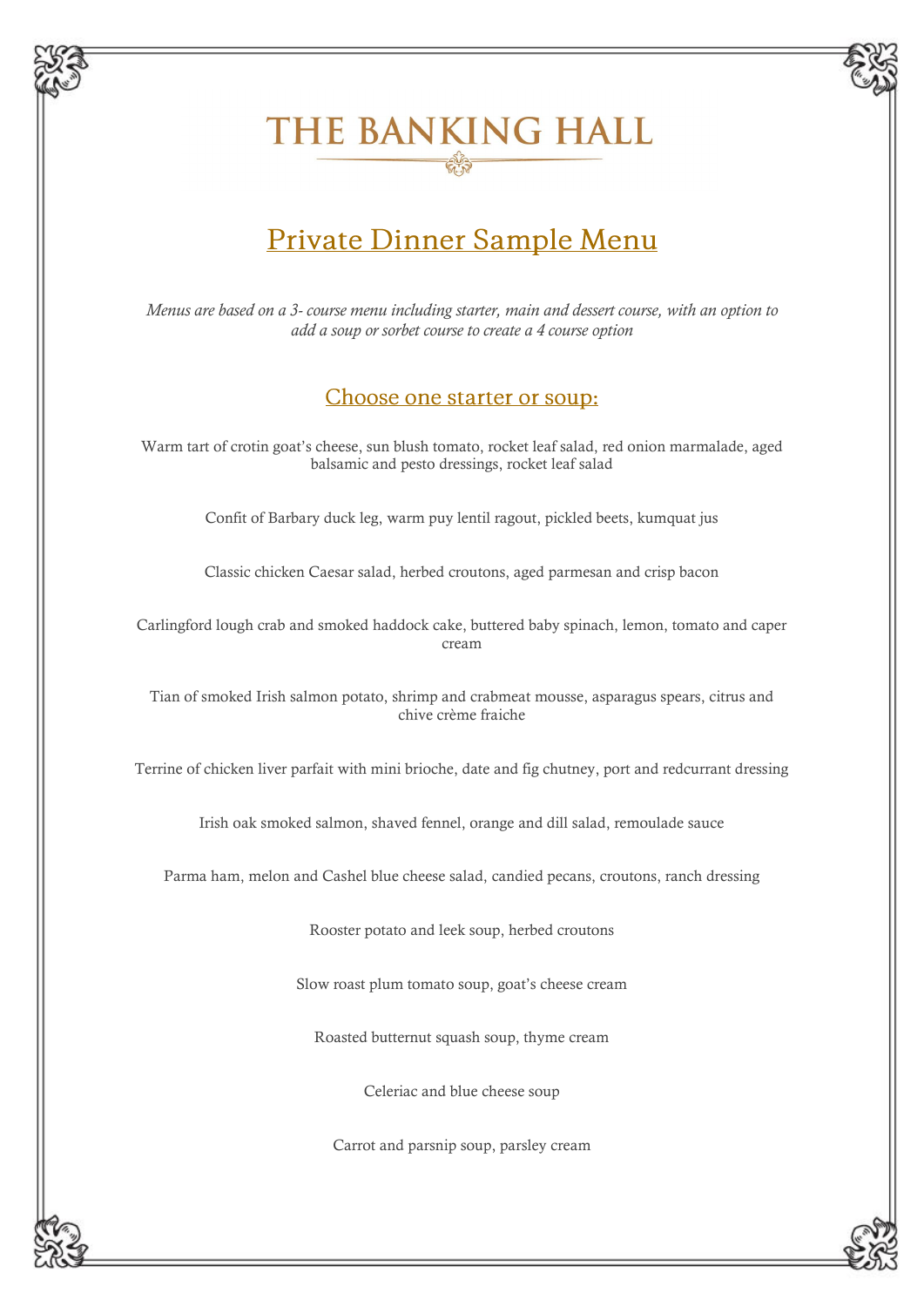#### Sorbets:

Strawberry champagne

Passion fruit and mango

Lemon

Apple sorbet

Wild Blackberry

### Choose one main course dish:

Rosemary and parmesan crusted rack of Irish Lamb, creamed dauphinoise potato, slow roast root vegetables, minted redcurrant jus

Chargrilled fillet of Irish Beef, fondant potato, haricots verts wrapped in Parma ham, seasonal mushrooms, burgundy jus

Lemon and herb marinated supreme of Irish chicken, fondant potato, buttered green asparagus, shallot, garlic and smoked bacon cream sauce

Crisp Barbary duck breast and confit leg, cassoulet of puy lentil, braised red cabbage, orange jus

Rosemary crusted pork tenderloin, gratin potato, fricassee of wild mushrooms and blue cheese, red wine jus

Baked fillet of sea bass, saffron and sorrel cream sauce

Pan seared fillet of Clare Island organic salmon, fennel and heirloom tomato cream sauce